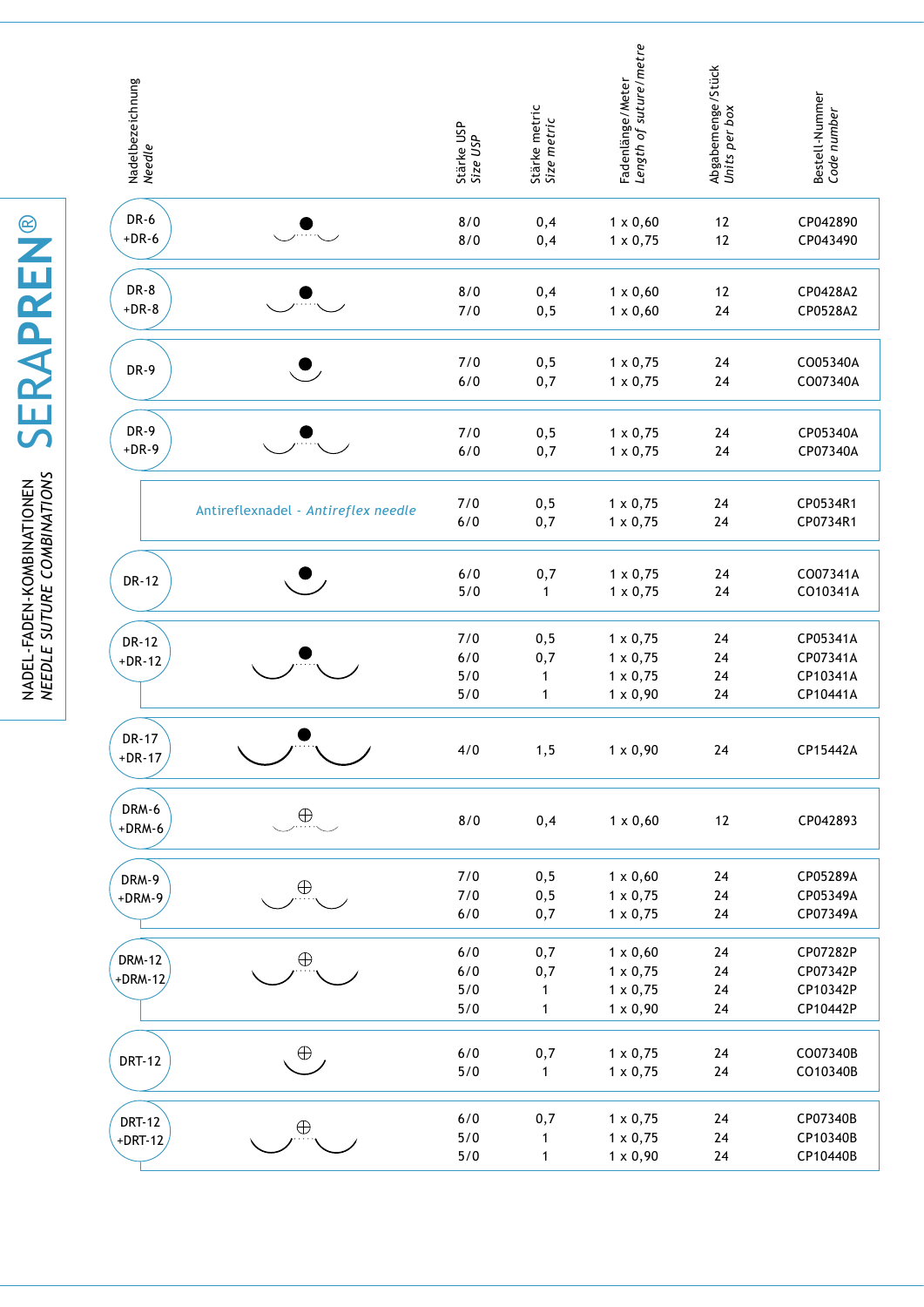| Nadelbezeichnung<br><i>Needle</i> |                                                                        | Stärke USP<br>Size USP                 | Stärke metric<br>Size metric                                | Fadenlänge/Meter<br><i>Length of suture/metre</i>                                                              | Abgabemenge/Stück<br>Units per box | Bestell-Nummer<br>Code number                                        |
|-----------------------------------|------------------------------------------------------------------------|----------------------------------------|-------------------------------------------------------------|----------------------------------------------------------------------------------------------------------------|------------------------------------|----------------------------------------------------------------------|
| <b>DS-12</b>                      |                                                                        | $6/0$                                  | 0,7                                                         | $1 \times 0,50$                                                                                                | 24                                 | CO071712                                                             |
| <b>DS-15</b>                      |                                                                        | 5/0<br>4/0                             | $\mathbf{1}$<br>1, 5                                        | $1 \times 0,50$<br>$1 \times 0,50$                                                                             | 24<br>$24\,$                       | CO101713<br>CO151713                                                 |
| <b>DS-18</b>                      | INTRACUTANNÄHTE incutifix®<br><b>INTRACUTANEOUS SUTURES incutifix®</b> | 5/0<br>4/0<br>4/0<br>3/0<br>3/0        | $\mathbf{1}$<br>1, 5<br>1,5<br>$\mathbf{2}$<br>$\mathbf{2}$ | $1 \times 0,50$<br>$1 \times 0,50$<br>$1 \times 0,75$<br>$1 \times 0,50$<br>$1 \times 0,50$                    | 24<br>24<br>$24\,$<br>24<br>12     | CO101714<br>CO151714<br>CO153414<br>CO201714<br>CW201714             |
| <b>DS-21</b>                      |                                                                        | 3/0<br>2/0                             | $\boldsymbol{2}$<br>3                                       | $1 \times 0,75$<br>$1 \times 0,75$                                                                             | 24<br>24                           | CO203497<br>CO303497                                                 |
| <b>DS-25</b>                      |                                                                        | 4/0<br>4/0<br>3/0<br>3/0<br>2/0<br>2/0 | 1, 5<br>1,5<br>$\mathbf 2$<br>$\mathbf{2}$<br>3<br>3        | $1 \times 0,50$<br>$1 \times 0,75$<br>$1 \times 0,50$<br>$1 \times 0,75$<br>$1 \times 0,50$<br>$1 \times 0,75$ | 24<br>24<br>24<br>24<br>24<br>24   | CO151715<br>CO153415<br>CO201715<br>CO203415<br>CO301715<br>CO303415 |
| DS-30                             |                                                                        | 3/0<br>$2/0$<br>$\pmb{0}$<br>$\pmb{0}$ | $\mathbf{2}$<br>$\mathbf{3}$<br>3, 5<br>3,5                 | $1 \times 0,75$<br>$1 \times 0,75$<br>$1 \times 0,50$<br>$1 \times 0,75$                                       | 24<br>24<br>24<br>24               | CO203416<br>CO303416<br>CO351716<br>CO353416                         |
| <b>DS-35</b>                      |                                                                        | $\pmb{0}$                              | 3,5                                                         | $1 \times 0,75$                                                                                                | 24                                 | CO353417                                                             |
| <b>DSS-10</b>                     | $\mathbb{V}_{\!\scriptscriptstyle\diagup}$                             | 6/0                                    | 0,7                                                         | $1 \times 0,50$                                                                                                | $24\,$                             | CO07171S                                                             |
| <b>DSS-13</b>                     | $\nabla$ ,                                                             | $6/0$<br>6/0<br>5/0<br>5/0<br>4/0      | 0,7<br>0,7<br>1<br>$\mathbf{1}$<br>1, 5                     | $1 \times 0,50$<br>$1 \times 0,75$<br>$1 \times 0,50$<br>$1 \times 0,75$<br>$1 \times 0,50$                    | 24<br>24<br>24<br>24<br>24         | CO07171L<br>CO07341L<br>CO10171L<br>CO10341L<br>CO15171L             |
| <b>DSS-15</b>                     | $\triangledown$                                                        | $5/0$<br>4/0<br>3/0                    | $\mathbf{1}$<br>1, 5<br>$\mathbf{2}$                        | $1 \times 0,50$<br>$1 \times 0,50$<br>$1 \times 0,50$                                                          | 24<br>24<br>24                     | CO10171T<br>CO15171T<br>CO20171T                                     |

**SERAPREN®** SERA**pren**® NADEL-FADEN-KOMBINATIONEN<br>*NEEDLE SUTURE COMBINATIONS needle suture combinations*

nadel-faden-kombinationen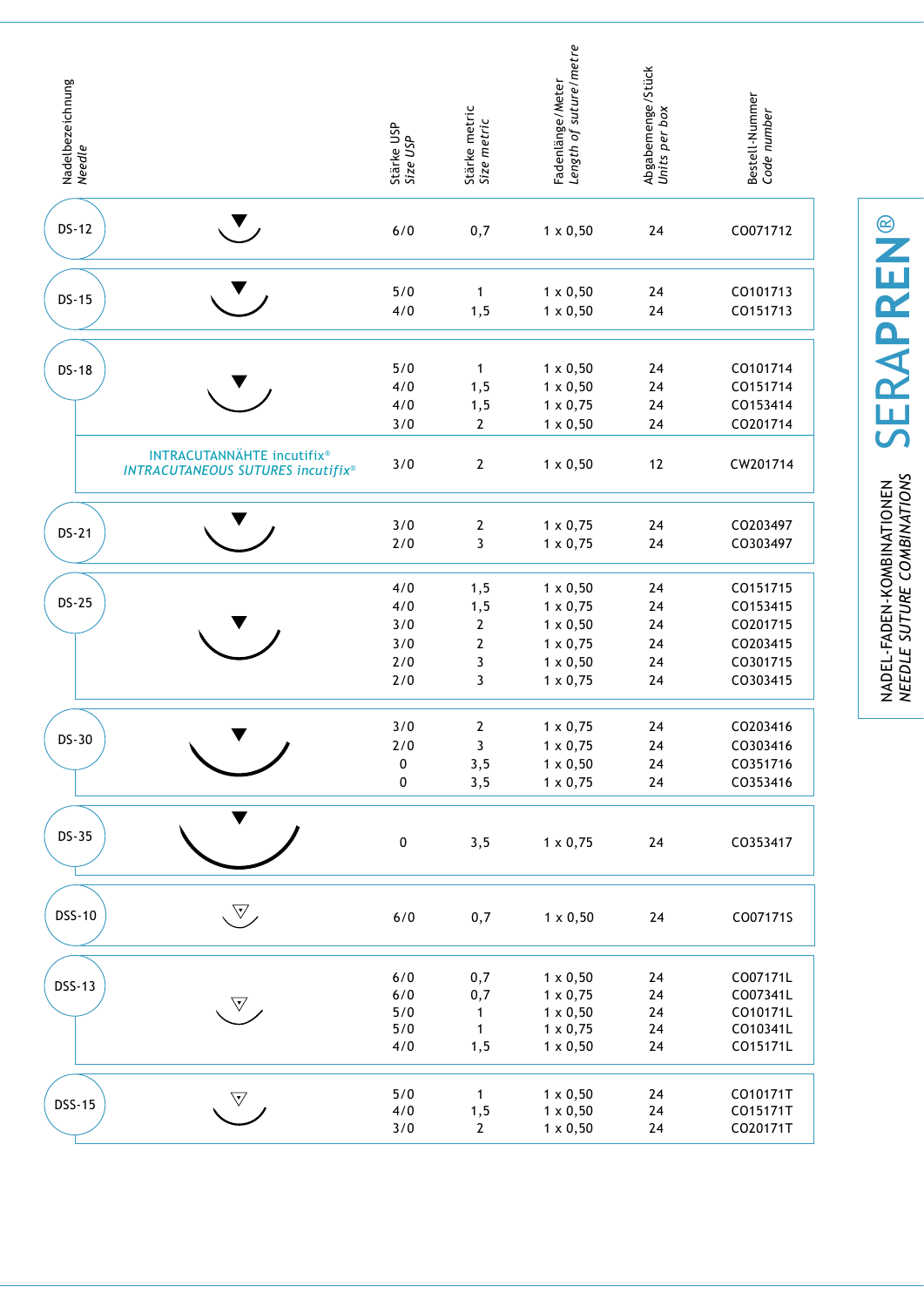| Nadelbezeichnung<br><i>Needle</i> |                                                                        | Stärke USP<br>Size USP          | Stärke metric<br>Size metric                 | Length of suture/metre<br>Fadenlänge/Meter                                                  | Abgabemenge/Stück<br>Units per box | Bestell-Nummer<br>Code number                            |
|-----------------------------------|------------------------------------------------------------------------|---------------------------------|----------------------------------------------|---------------------------------------------------------------------------------------------|------------------------------------|----------------------------------------------------------|
| <b>DSS-18</b>                     | $\triangledown$                                                        | 4/0<br>4/0<br>3/0<br>3/0        | 1, 5<br>1, 5<br>$\mathbf{2}$<br>$\mathbf{2}$ | $1 \times 0,50$<br>$1 \times 0,75$<br>$1 \times 0,50$<br>$1 \times 0,75$                    | 24<br>24<br>24<br>24               | CO15171M<br>CO15341M<br>CO20171M<br>CO20341M             |
|                                   | INTRACUTANNÄHTE incutifix®<br><b>INTRACUTANEOUS SUTURES incutifix®</b> | 4/0<br>3/0                      | 1, 5<br>$\overline{2}$                       | $1 \times 0,50$<br>$1 \times 0,50$                                                          | 12<br>12                           | CW15171M<br>CW20171M                                     |
| <b>DSS-24</b>                     | $\forall$<br>INTRACUTANNÄHTE incutifix®                                | 3/0<br>3/0<br>2/0<br>2/0<br>3/0 | 2<br>$\mathbf{2}$<br>3<br>3<br>2             | $1 \times 0,50$<br>$1 \times 0,75$<br>$1 \times 0,50$<br>$1 \times 0,75$<br>$1 \times 0,50$ | 24<br>24<br>24<br>24<br>12         | CO20171N<br>CO20341N<br>CO30171N<br>CO30341N<br>CW20171N |
|                                   | <b>INTRACUTANEOUS SUTURES incutifix®</b>                               | 3/0                             | $\boldsymbol{2}$                             | $1 \times 0,75$                                                                             | 12                                 | CW20341N                                                 |
| <b>DSS-30</b>                     | $\overline{\mathbb{V}}$                                                | 0                               | 3, 5                                         | $1 \times 0,75$                                                                             | 24                                 | CO35341P                                                 |
| <b>HR-10</b>                      |                                                                        | 6/0                             | 0,7                                          | $1 \times 0,75$                                                                             | 24                                 | CO07347C                                                 |
| <b>HR-10</b><br>$+HR-10$          |                                                                        | 6/0                             | 0,7                                          | $1 \times 0,90$                                                                             | 24                                 | CP07447C                                                 |
| $HR-12$                           |                                                                        | $6/0$<br>5/0<br>4/0             | 0,7<br>$\mathbf{1}$<br>1, 5                  | $1 \times 0,75$<br>$1 \times 0,75$<br>$1 \times 0,75$                                       | $24\,$<br>24<br>24                 | CO07340C<br>CO10340C<br>CO15340C                         |
| $HR-12$<br>$+HR-12$               |                                                                        | $6/0$<br>$5/0$<br>4/0           | 0,7<br>1<br>1, 5                             | $1 \times 0,75$<br>$1 \times 0,75$<br>$1 \times 0,90$                                       | 24<br>$24\,$<br>24                 | CP07340C<br>CP10340C<br>CP15440C                         |
| <b>HR-17</b>                      |                                                                        | $5/0$<br>4/0<br>3/0             | 1<br>1, 5<br>$\mathbf{2}$                    | $1 \times 0,75$<br>$1 \times 0,75$<br>$1 \times 0,75$                                       | 24<br>$24\,$<br>24                 | CO10341C<br>CO15341C<br>CO20341C                         |
| <b>HR-17</b><br>$+HR-17$          |                                                                        | 5/0<br>4/0<br>4/0               | 1<br>1, 5<br>1, 5                            | $1 \times 0,90$<br>$1 \times 0,90$<br>$1 \times 1,20$                                       | 24<br>$24\,$<br>24                 | CP10441C<br>CP15441C<br>CP15481C                         |
|                                   | Antireflexnadel - Antireflex needle                                    | 5/0                             | $\mathbf{1}$                                 | $1 \times 0,90$                                                                             | 24                                 | CP1044R9                                                 |
| <b>HR-22</b>                      |                                                                        | 4/0                             | 1, 5                                         | $1 \times 0,75$                                                                             | 24                                 | CO15342C                                                 |
| <b>HR-22</b><br>$+HR-22$          |                                                                        | 4/0<br>3/0                      | 1, 5<br>$\mathbf{2}$                         | $1 \times 0,90$<br>$1 \times 0,90$                                                          | 24<br>24                           | CP15442C<br>CP20442C                                     |

NADEL-FADEN-KOMBINATIONEN SERAPREN<sup>®</sup> SERA**pren**® *needle suture combinations* nadel-faden-kombinationen